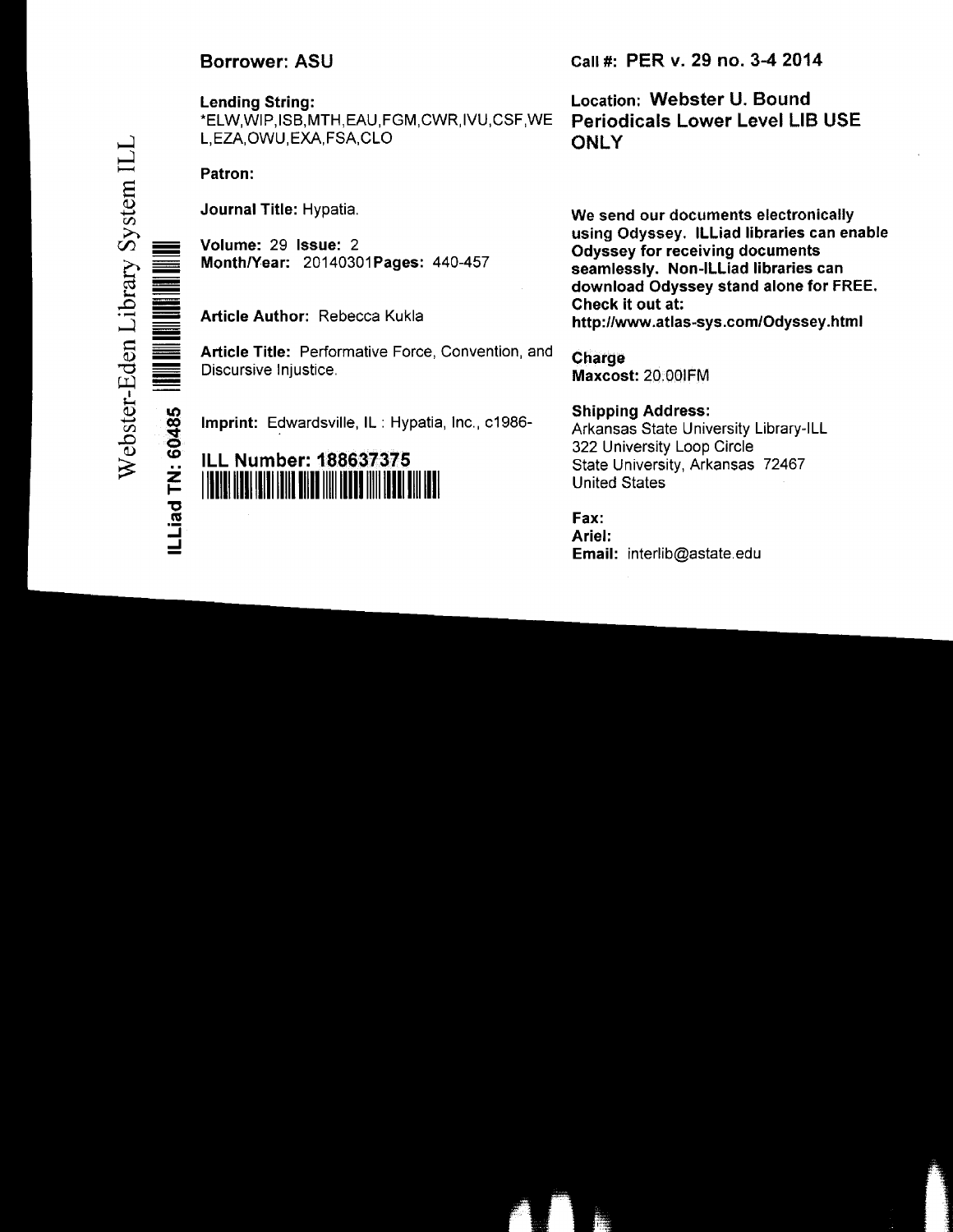Rebecca Kukla **441** 

# **Performative Force, Convention, and Discursive Injustice**

#### REBECCA KUKLA

*I explore how gender can shape the pragmatics of speech. In some circumstances, when a woman deploys standard discursive conventions in order to produce a speech act with a specific perf ormative force, her utterance can tum out,* in *virtue of its uptake, to have a quite different force—a less empowering force—than it would have if performed by a man. When members of a disadvantaged group face a systematic inability to produce a specific kind of speech act that they are entitled to perform-and in particular when their attempts result* in *their actuaUy producing a different kind of speech act that further compromises their social position and agency-then they are victims of what I caU discursive injustice. 1 examine three examples of discursive injustice. I contrast my account with Langton and Hornsby's account of illocutionary silencing.* l *argue that lack of complete control over the performative force of our speech acts* is *universal, and not a special marker of social disad*vantage. However, women and other relatively disempowered speakers are sometimes *subject to a distinctive distortion of the path from speaking to uptake, which undercuts their social agency in ways that track and enhance existing social disadvantages.* 

What fixes the performative force and pragmatic structure of a speech act? Clearly, surface grammar alone won't do; in the right circumstances, for instance, I can order someone to close the door using a grammatical declarative ("It's freezing in here!"), an interrogative ("Can you close the door?") or a variety of other grammatical forms. And while we sometimes flag the force of our speech acts at the level of semantic content ("I am warning you ... ) we certainly don't always do so. Instead, as J. L. Austin made vivid, we rely on an elaborate set of discursive *conventions* in order to fix and interpret the force of a speech act, along with the material circumstances of the act, broadly construed (Austin 1962). I decide whether someone is using her words to order, request, inquire, propose, report, and so on by interpreting her as deploying a wide array of explicit and implicit conventions governing context, tone, gesture, etiquette,

conversational flow, and more. Sometimes this deployment is so transparent that I interpret the force of another's speech as effortlessly as l do its content -"Please pass the salt" uttered during a casual dinner among friends, for instance. At other times-for example, when someone says "I'll call you soon" at the end of a first date-I might struggle hard to decide how to situate and interpret the force of a speech act amid the web of conventions, rituals, and circumstantial clues that make up its context. Without such conventions and rituals, speech would have no force at all. l do not succeed in naming babies by shouting names as I run through a maternity ward. Whether a speech act-even one in the presence of an unnamed baby--counts as a baptism depends on a wide array of social arrangements and conventions concerning who gets to name whom and under exactly what ritualistic circumstances.<sup>1</sup> Mere sounds do not intrinsically carry the elaborate causal powers that attach to discourse.

Against this background, my goal in this paper is to explore a specific sort of discursive incapacity. l argue that sometimes a speaker's membership in an already disadvantaged social group makes it difficult or impossible for her to deploy discursive conventions in the normal way, with the result that the performative force of her utterances is distorted in ways that enhance disadvantage. My focus in this paper is on women and how speaking from a gendered subject position can result in a special sort of incapacity, but this emphasis is to some extent arbitrary; l could have explored examples focusing on race, class, home region, or disability, for instance. When members of any disadvantaged group face a systematic inability to produce certain kinds of speech acts that they ought, but for their social identity, to be able to produce-and in particular when their attempts result in their actually producing a different kind of speech act that further weakens or problematizes their social position-then we can say they suffer a *discursive injustice* (by analogy with "epistemic injustice," which is a phrase that has recently gotten a lot of play from Miranda Fricker and others [Fricker 2007]).<sup>2</sup>

There exists a small but visible literature on what has been called "illocutionary silencing" and the way that women may be especially vulnerable to it. For instance, in a classic paper, Rae Langton writes,

If you are powerful, you sometimes have the ability to silence the speech of the powerless. One way might be to stop the powerless from speaking at all. Gag them, threaten them, condemn them to solitary confinement. But there is another, less dramatic but equally effective, way. Let them speak. Let them say whatever they like to whomever they like, but stop that speech from counting as an action.... Some kinds of speech acts are unspeakable for women in some contexts; although the appropriate words can be uttered, those utterances fail to count as the actions they were intended to be. (Langton 1993, 299)<sup>3</sup>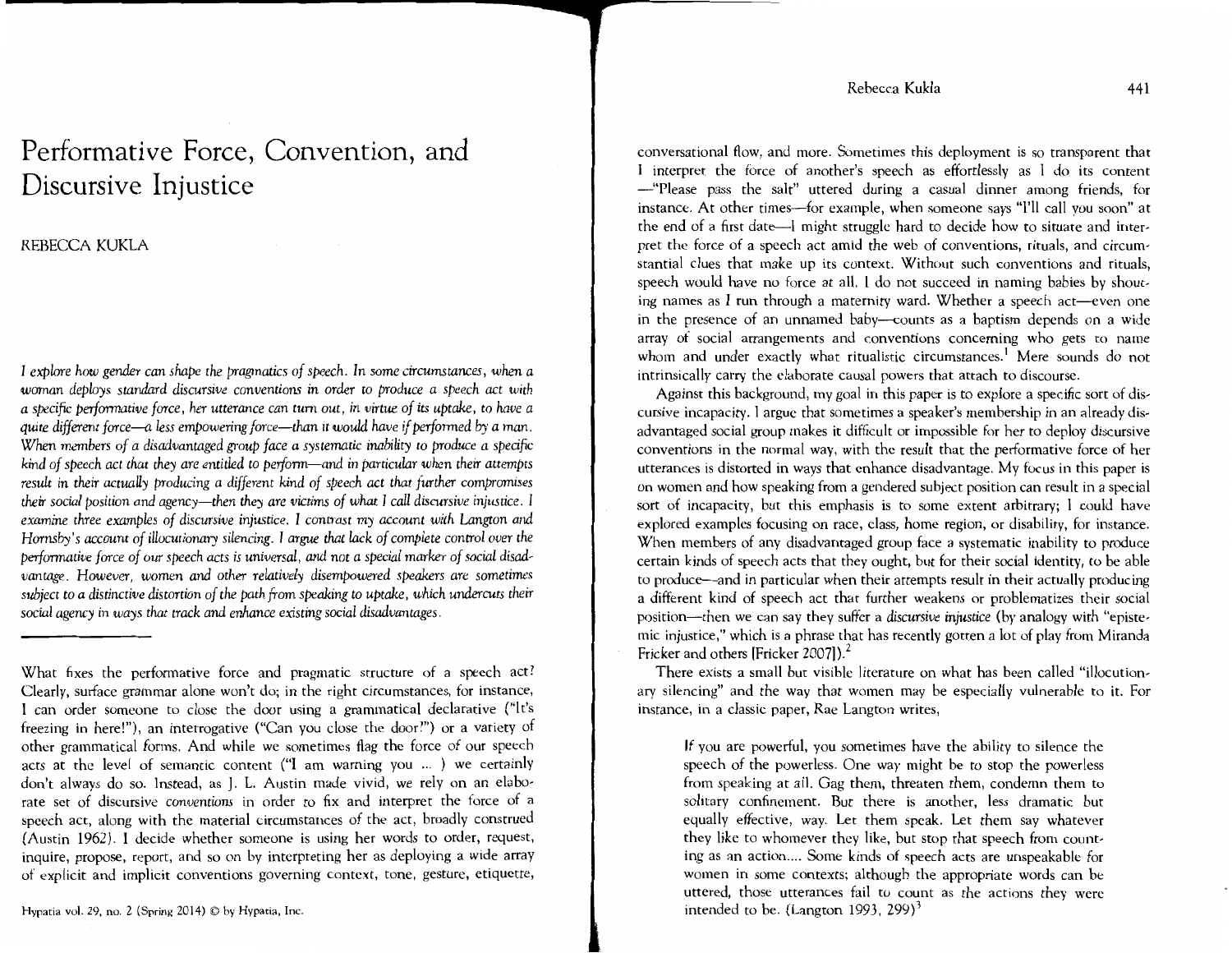According to Langton, a person is locutionarily silenced if she is prevented from speaking, and perlocutionarily silenced when her speech cannot have its intended causal effects, but she is illocutionarily silenced if she is unable to perform the speech acts she intends to perform in speaking, because the speech act cannot receive the right uptake. Such illocutionary silencing, insofar as it is a systematic effect of inhabiting a disadvantaged social position, can be thought of as a kind of limit case of the sort of discursive injustice I want to explore in this paper—although as we will see, this will take some retooling of Langton's account. I am interested in how a speech act can, in virtue of its uptake, become a different speech act than it would typically be, given its social context and standard discursive conventions. This is the sense in which silencing counts as a limiting case: it presumably transforms the act into no speech act at all, rather than into one with a different pragmatic structure. I will return to some other philosophically interesting differences between illocutionary silencing (as Langton defines it) and discursive injustice at the end of this paper.

#### SPEECH ACTS AND SOCIAL UPTAKE

In 'Yo!' and 'Lo!': The Pragmatic Topography of the Space of Reasons (Kukla and Lance 2009), Mark Lance and I distinguish between the pragmatic "input" and the "output" of a speech act. The input of a speech act is the set of entitlement conditions that must be met before it can have its characteristic performative force. These entitlement conditions include contextual constraints, constraints on the relationship between speaker and audience, and the instantiation of various conventions. So, to use a familiar example, I can only (successfully) pronounce you married if we are in the right kind of ritualistic setting, if I am authorized to marry people, if I use the right words, if the betrothed have performed their consent to be married, and so forth. If these input conditions are not met, or at least if they fail to be met dramatically enough, then my speech act will not be an act of pronouncing a marriage, regardless of my intentions.

The "output" of a speech act is the set of normative statuses it institutes.<sup>4</sup> My marriage pronouncement changes the tax status and family relationships of the betrothed, as well as creating statuses that are less formal and explicit; the groom's mother-in-law is now obliged to invite him to Thanksgiving dinner despite thinking he's a cad. Different speech-act types—promises, requests, invitations, assertions, baptisms-have different characteristic outputs. Invitations, once issued, always entitle the invited to attend the event for which the invitation was issued. Baptisms always make it proper to call the thing baptized by the name with which it was baptized. These characteristic outputs do not exhaust the total output of any particular speech act, but they enable us to sort speech acts into pragmatic kinds.

A basic commitment for me is that normative statuses are material social statuses. They cannot exist unless they have practical social cash value. Normative statuses supervene on concrete, materially implemented dispositions to act. A speech act that does not make a difference to how people are actually disposed to behave does not succeed in having a normative output at all. Statuses such as being married, or being obligated to keep a promise, or being entitled to attend an event, are themselves constituted by social rituals and conventions. A basic commitment to normative status materialism implies that speech acts have their performative force only in virtue of the concrete social difference that they make, or how they are taken up in practice.

But this in turn means that a speech act requires uptake in order to have any performative force at all. That is, other people must recognize it as shifting normative statuses, so that it can have a systematic impact on people's behavioral dispositions. And what uptake it receives is partially constitutive of what speech act it turns out to be. A speech act that gets no uptake whatsoever has no performative force. More interestingly, the details of how a speech act receives uptake help determine what sort of speech act it is, because they help determine its output, or what statuses it actually succeeds in instituting. For example, if I ask my dinner companion, "Do you think we should get married?," this speech act might constitute a marriage proposal, the start of a conversation about the future, a request for an opinion, or a joke. Which it is depends partly upon the social context and input: are we a functioning couple? Is this the right kind of setting for a proposal? What was the rest of the conversation about? But it is also partly dependent upon the uptake: if my companion laughs in my face, or takes me unexpectedly seriously and gives me a definitive answer of a certain sort, then I might learn on the spot what sort of speech act I actually produced, and the answer might surprise me. The social uptake is therefore part of the conventionally structured event that determines which speech act something is. Discursive and other social conventions play a role not just in settling whether a speech act was entitled, but in placing that performance in social space after it is complete. The crucial point here is that the enacted conventions and rituals that provide the frame within which any speech act can have a performative forcethe rituals that enable a marriage pronouncement, a marriage proposal, a baptism, a promise, or whatever it may be-do not artificially stop at the moment of the utterance. They are temporally extended, and include social performances after as well as before and during the utterance. It is the details of these temporally extended, conventionally structured events, which begin before the performance of the speech act and end after its uptake, that settle what sort of performance we actually have on our hands.

There is probably no principled or sharp line between a speech act receiving mistaken uptake and a speech act being constituted, perhaps in unexpected ways, by its uptake. But there are clear cases on each side.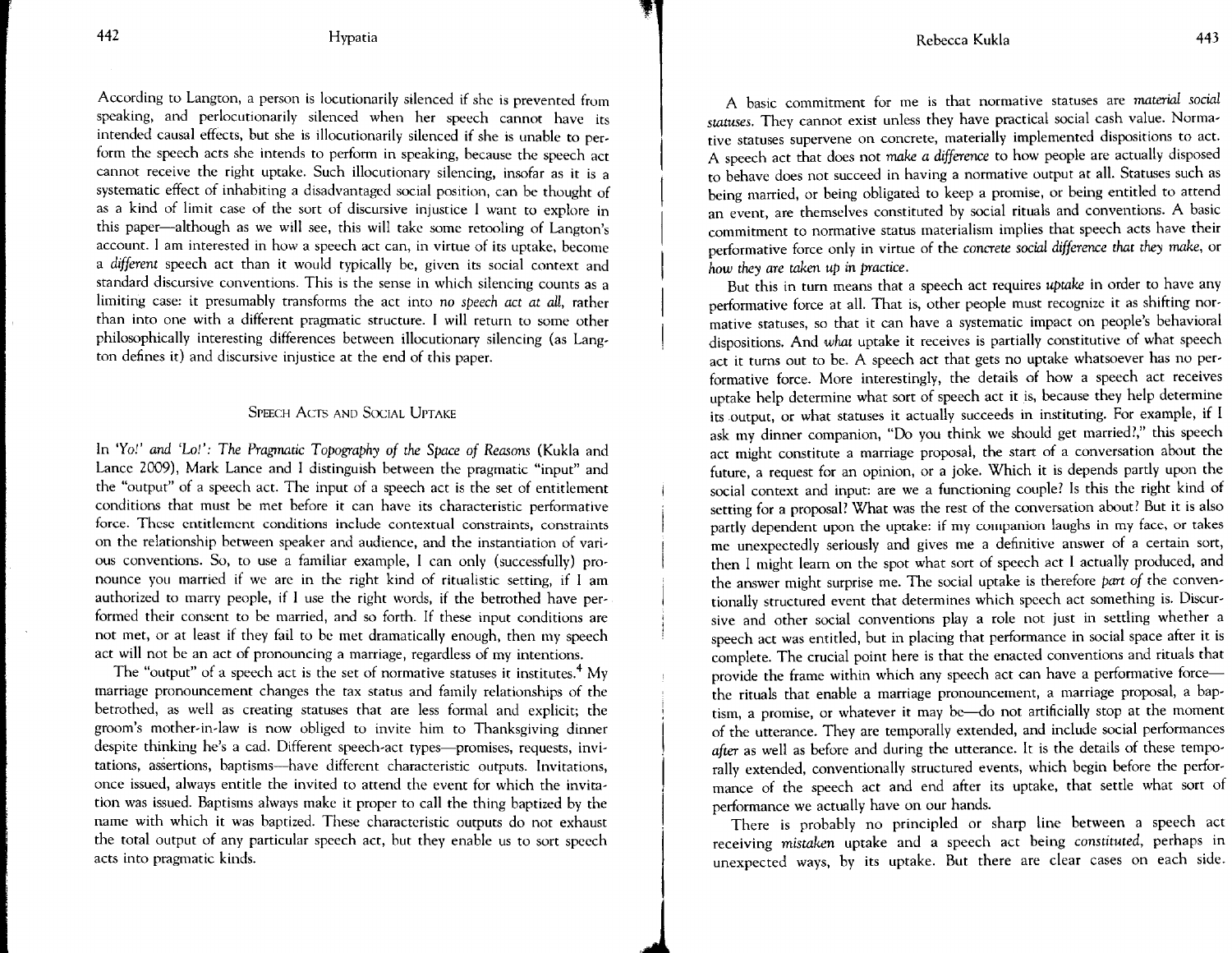Consider a religious marriage ceremony whose ritualistic details have no legal significance. A passerby may be unfamiliar with the rituals or their import, and mistakenly misrecognize it as something other than a marriage ceremony, giving it the wrong uptake. But if pretty much no one, including the couple, acts afterward as if a marriage has been instituted, with all the complex shifts in normative status and relationship that go with that. then in effect the ceremony was a kind of show and not a marriage ceremony at all. Here, the problem is not that everyone is mistaken, but that they did not give the ceremony the uptake it needed to constitute it as a marriage ceremony.

This is a quite different notion of uptake from the Austinean one adopted by Langton, Hornsby, and others. They define "uptake" as the audience's correct recognition of the speaker's intention. If the target of a speech act misrecognizes these intentions (or doesn't recognize them at all), then the speech act does not receive uptake, on their view. My notion of uptake makes no reference to intentions. The uptake of a speech act is others' enacted recognition of its impact on social space. Intentions in speaking are part of the story that gives a speech act the performative force it has, but they are not privileged or definitive; The speaker may only discover, in how her utterance is taken up, what sort of speech act it really was. Furthermore, on my account, unlike the Austinean one, the uptake is not a separable moment of passive recognition of something that already finished happening (the speaker having an intention in speaking); instead it is part of the set of events setting the conventional context for the speech act.<sup>5</sup> Neither words nor intentions have *intrinsic* constitutive force; rather, force is constituted through the deployment of conventions and rituals that typically outlast the speech act itself.

#### **DISCURSIVE INJUSTICE**

I am at last in a position to give a more precise explanation of discursive injustice. We have in place a huge network of conventions that determine when a speaker is entitled to issue a speech act of type A in context C. Standardly, if she uses the right words, tones, and gestures to produce a speech act of type A in context C, and she is entitled to do so in accordance with these conventions. then she will, in fact, be given uptake as having performed a speech act of type A-and indeed she will have done so. The audience members who witness her performing the speech act will take it as an entitled speech act of type A and respond accordingly, and thereby help finish making it so, giving it an output that is conventionally matched to its input. If the speech act was a promise, they treat the speaker as bound by her word; if it was a pronouncement of marriage. they treat the couple as married, and so forth.

But, I claim, sometimes being a woman (or having some other relatively disempowered social identity) throws this process off the rails: I might intend to perform a speech act of type A; I might have the entitlement to perform it according to standard discursive and social conventions; I might use the conventionally appropriate words, tone, and gestures to produce it in my current context; and yet-because of my gender-my performance may not receive uptake as a speech act of type A. And its alternative uptake can in fact constitute it as some other kind of speech act of type B, with an unconventional output, given its input-a different kind of act than a male would have produced using the same words, in the same context, and with the same conventional entitlements to speak. In this way, the force my words may be distinctively out of my control. I have become, as it were, the victim of a kind of pragmatic breakdown, from my point of view; I cannot marshal standard conventions in the standard way, in order to act autonomously as a discursive agent. A speech act can be infelicitous because it is unentitled, or because it is performed in the wrong context or in the wrong way. But in the case at hand, there is a different kind of breakdown-a queering of the path between performance and uptake. Furthermore, in the examples that matter to me most in this paper, the speech act of type B that I end up performing, despite my intentions and the standing conventions, enhances already existing disadvantages and disenfranchisements that attach to my gender identity. In such cases, not only have I lost control of my words, but I have also become a victim of discursive injustice. Victims of discursive injustice are, in virtue of their disadvantaged social identities, less able to skillfully negotiate and deploy discursive conventions as tools for communication and action than others.

Let us turn to some examples.

#### IMPERATIVES VS. REQUESTS

Celia is a floor manager at a heavy machinery factory where 95% of the workers are male. It is part of her job description that she has the authority to give orders to the workers on her floor, and that she should use this authority. She uses straightforward, polite locutions to tell her workers what to do: "Please put that pile over here," "Your break will be at 1:00 today," and so on. Her workers, however, think she is a "bitch," and compliance is low. Why? One possible explanation is that the workers are just being blatantly sexist and insubordinate. They are refusing to follow her orders, which is still a way of taking them as orders. This sort of direct transgression is relatively straightforward. However, a subtler and more interesting explanation is that even though Celia is entitled to issue orders in this context, and however much she follows the conventions that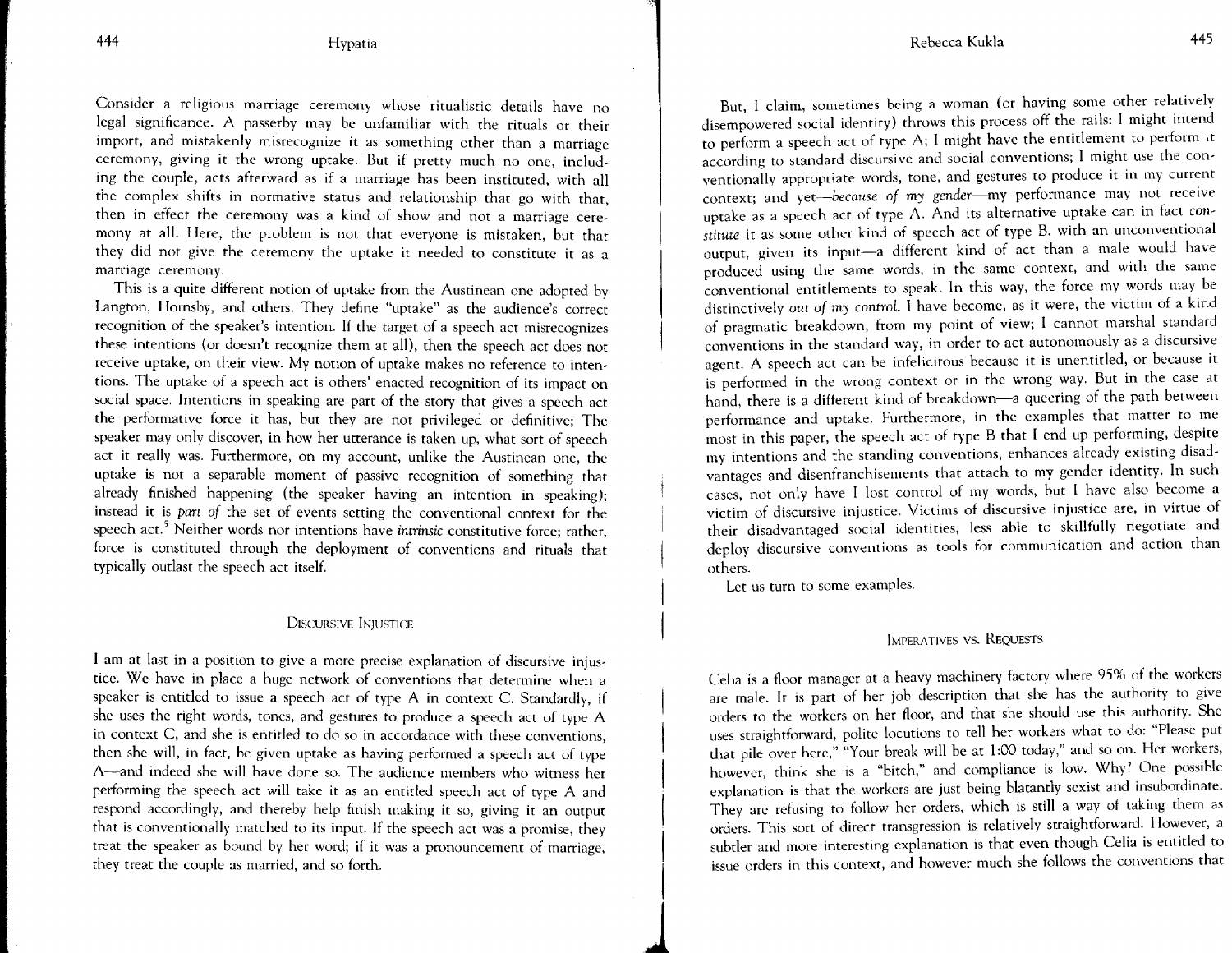typically would mark her speech acts as orders, because of her gender her workers take her as issuing requests instead.

Mark Lance and I have argued elsewhere (Lance and Kukla, Under, review) that requests are not just weak orders; they have a distinctive pragmatic structure. Orders are designed to impute obligations to follow them. It is in the nature of a request, however, that acknowledging its legitimacy leaves the one requested free to grant or refuse the request. Granting a request is never obligatory; it is essentially a favor. The freedom to grant or refuse a request is not a product of its being too "weak" to obligate. If I ask you to come over and hang out with me on a lonely evening, for instance, I don't seek to obligate you to come over. I want you to come over, but I want you to choose to do so as a favor to me. I'd be somewhat chagrined to learn that you came over out of a sense of obligation.<sup>6</sup> Accordingly, the proper response to a request being granted is always gratitude, even if token gratitude. On the other hand, gratitude in the wake of an order being followed is not only not required but is in fact infelicitous. To be grateful to someone for following an order is to undermine its authority as an order.

My point, here, is not about ordinary-language uses of the terms order and request, which are surely less precise and distinct than is my use of them here. Instead, I am using the terms to call attention to two rather different kinds of social acts that we can perform with words, with correspondingly different performative force, and calling for correspondingly different kinds of uptake. Crucially, whether someone is performing an order or a request is not determined primarily by surface grammar, but by the way her act, in all its material texture, is situated within a social narrative that takes place in a context that is structured by normative relationships of authority, friendship, and so forth, as well as a rich network of discursive conventions and social rituals.

Let's imagine, then, that the workers are deeply unaccustomed to taking women as authorities in the male-dominated space of the workplace—the skills that they have mastered that govern conversation with females in the workplace simply don't include conventions for recognizing them as issuing orders and responding accordingly. Instead, they hear and respond to all of Celia's orders as requests. Because of her gender, she cannot employ normal discursive conventions to mark her speech acts as orders. She might add, "No really, I mean it!" or "I will dock your pay if you don't do this now!," and this still might not overcome the fact that her body marks her as not an ordering authority in this context. No matter how carefully she cleaves to what would normally be the conventions for ordering, the local context and discursive practices surrounding her speech acts-which will always include the workers' uptake of and response to these acts-will in fact turn them into requests instead.

This in turn causes Celia a variety of problems. Most obviously, if granting her requests is optional, compliance will be relatively low. This will make it difficult for her to run an efficient workplace; she will literally be bad at her job. More subtly, we can understand why her workers think she is a "bitch" without recourse to explicit misogyny. For instance, if Celia is taking her speech acts to be orders when they are instead functioning as requests, she is unlikely to show gratitude when her workers do as she asks. This is a "bitchy" social violation. And of course, what counts as a perfectly polite order might come off as rude or brusque as a way of asking for a favor. If in the face of noncompliance she delivers her orders more firmly and stridently in order to get across their intended force, she becomes an even bigger bitch who doesn't even ask nicely. Nor can Celia solve the problem by accepting her fate and embracing the fact that her speech acts are requests, showing gratitude when they are granted, because this will further chip away at her authority and make it even harder for her to do her job effectively. Celia's gender queers her ability to exercise her agency through speech, precluding her from effectively deploying the discursive conventions suited to her social position and needs. She is in a discursively unmanageable position where each new attempted order and each new response chips away yet more at her ability to use speech to control action in the workplace.

Contrast Celia's case with Donald Davidson's example of an actor on a stage who attempts to alert those in the theater to a real fire, fruitlessly shouting, "I mean it! Look at the smoke!," while his audience takes him to be acting in the play (Davidson 2001, 269-70; also quoted in Langton 1993, 316). Langton comments, "The actor says words that are appropriate for the action he wants to perform. He gets the locutionary act exactly right.... But he does not warn. Uptake is not secured. Something about the role he occupies prevents his utterance from counting as a warning" (Langton 1993, 316). This is a similar case to Celia's, but there are two important differences.

First, as far as stable, readily identifiable conventions are concerned, Celia should have no trouble issuing an order. Her problem is not that she is embedded in some straightforward ritualized context with its own stable norms that trump the normal ones. Performing in a play is a highly ritualistic activity in which nonstandard discursive norms are systematically in play. (We don't count grammatically declarative statements performed during a play as assertions, and so forth.) But in Celia's case, to whatever extent she is in a nonstandard conventional context in virtue of being a female floor manager, this is so only in virtue of subterranean assumptions and habits concerning gender, embodiment, and power that are hard to articulate; and even if we managed to describe them accurately, those who were subject to them would be unlikely to acknowledge their prescriptive force. (Or so let us assume; again, Celia might work in an oldfashioned factory where the employees are completely open about their sexism. but this is less interesting, and no longer typical in 2012.)

Second, the stage actor is not a victim of discursive injustice. His inability to issue a warning does not track or enhance any systematic disadvantage or failure of agency. He might find it frustrating that he is having trouble issuing a warning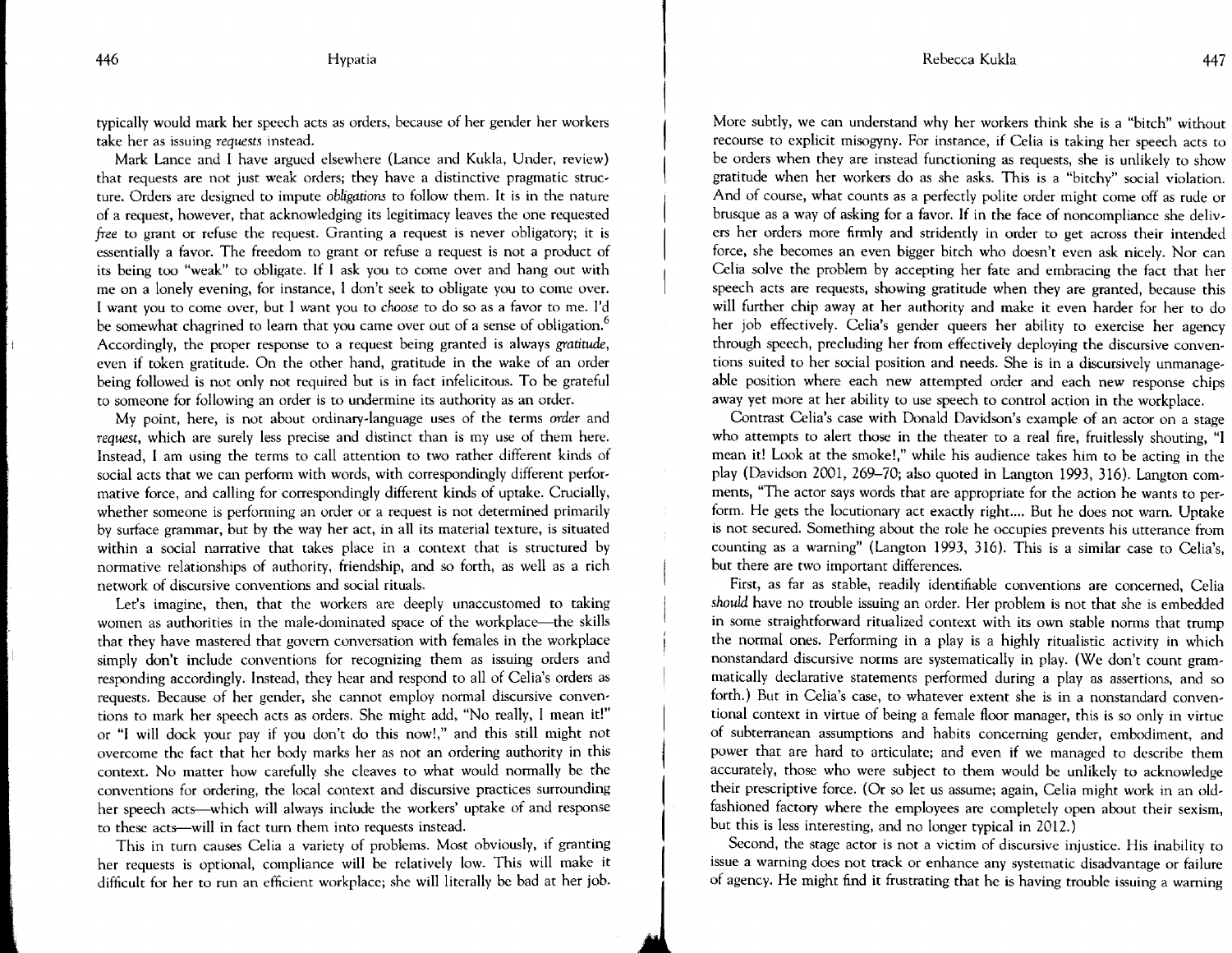because he is stuck in a play. But he is unlikely to find his situation baffling, nor to feel that his discursive agency is undercut in any deep way. His disability is local and clearly hounded, whereas Celia's problem infects her whole professional life and is rooted in broad, deeply seated social facts about gender relationships and unjust power imbalances.

I am not making any claim about how common Celia's problem is. I am not saying that this kind of discursive injustice is the fate of female bosses in general, or female managers in factories, or anything of the sort. Indeed, if these effects were sufficiently regular they would become stable conventions in their own right, which could be managed and deployed in the normal way, even if they were politically unfortunate.<sup>7</sup> I offered a hypothetical but 1 hope recognizable case in which being female precludes someone from deploying conventions in the normal way, and queers the pragmatic structure of her speech acts in ways that she cannot control, thereby undermining her capacities for communication and interpersonal coordination.

#### ENTREATIES TO SPEAK

My entitlement to perform speech act A depends on fixed facts about my credentials and authority, but also often on the particular relationship between me and the person to whom I am speaking (I can issue different imperatives to my students than to my son, and so forth) as well as on the particular circumstances in which I am speaking. In order to issue a speech act with a particular performative force, I have to be embedded within a normative relational space; I have to be *recognizable,* in situ, as a player in the relevant discursive game. The rules governing a game can be distinguished from the rules governing who counts as a participant in the game. Sometimes these rules are explicit: Civilians can't issue orders with military authority, people without medical credentials can't prescribe drugs, and so forth. Sometimes they are implicit: Counting as a member of a group of friends or as a respected community elder comes with certain discursive privileges, but the standards for inclusion in such groups are not welldefined. One way the performative force of a speech act can be derailed is if one speaks as an insider-a player of a game that comes with certain discursive privileges—but is not given uptake as one.<sup>8</sup>

Sometimes we use speech not to make a move within an established game structured by conventions, but instead to try to gain entry to a game-we speak in order to be granted status as a speaker with normative standing within a discursive subspace. We can name such speech acts *entreaties.* Entreaties are spoken from outside into the space in which certain kinds of speech acts get traded around; we may think here of a kid on the playground asking, "Can I play?," which is not itself a way of playing whatever game is underway but of seeking to

join. Or consider a man approaching a woman at a bar, and asking her, "Can I offer you a drink?" This is not yet quite an offer of a drink; it is an attempt to enter into the kind of relationship with her in which an offer of a drink at the bar is appropriate. *The Godfather* opens with a lovely example of an entreaty: Bonasera comes to Corleone on the day of his daughter's wedding and attempts to request a favor. Notoriously, Corleone points out to him that he is in no position to make this request; he has not participated in the local conventions and rituals of "friendship" that give him standing to even make the request, quite aside from whether it is granted. At this point Bonasera kisses Corleone's ring and says, "Be my friend, Godfather!" This speech act is a ritualized entreaty; in supplicating, Bonasera seeks recognition as a specific sort of insider who is entitled to make requests.<sup>9</sup>

In many scenarios, I suggest, women have good reasons to believe that they are *already* participants in a discursive game, until it becomes clear from how their speech receives uptake that their attempted moves within the game are actually functioning as entreaties to join it. We often need to ask to be granted the right to play, in circumstances in which men are taken as players automatically. Thus the very same utterance that would be a move in the game coming from a man can become an entreaty when spoken by a woman.

I think we see this kind of discursive injustice frequently when women try to speak as experts in a male-dominated field. Expert speech has a specific kind of default weight. This takes many forms. An expert's claims about his subject matter, though never appropriately treated as infallible, become more than just truth claims to be subjected to scrutiny and challenge at the whim of any interlocutor. When someone makes a claim about his area of expertise, this claim, though challengeable, has *prima facie* standing; his recognized expert status itself gives listeners some reason to trust what he says. Conversely, other experts do not get to just overrule his claims in virtue of their own expertise, as they could with a lay speaker. When someone makes a proposal or offers advice within his domain of expertise, his standing as an expert itself gives some (defeasible) reason for others to act as he proposes or advises. Advice from an expert demands a different kind of uptake than does advice from some random person off the street. Speaking as an expert thus comprises a special set of discursive practices, and only those who are recognized as having the right standing can perform the speech acts that are distinctive of expert discourse. Often, however, women find that despite meeting conventional standards for counting as an expert speaker, our speech is taken as an entreaty to speak as an expert rather than as expert speech. These bids leave others free to decide whether to grant us discursive access to the game. Notice that this is different from saying that women's professional opinions are not taken as true, or that our recommendations are not followed. The point is not that men tend to undervalue women's contributions to expert debates and discussions, but that they often don't recognize them as contributions at all.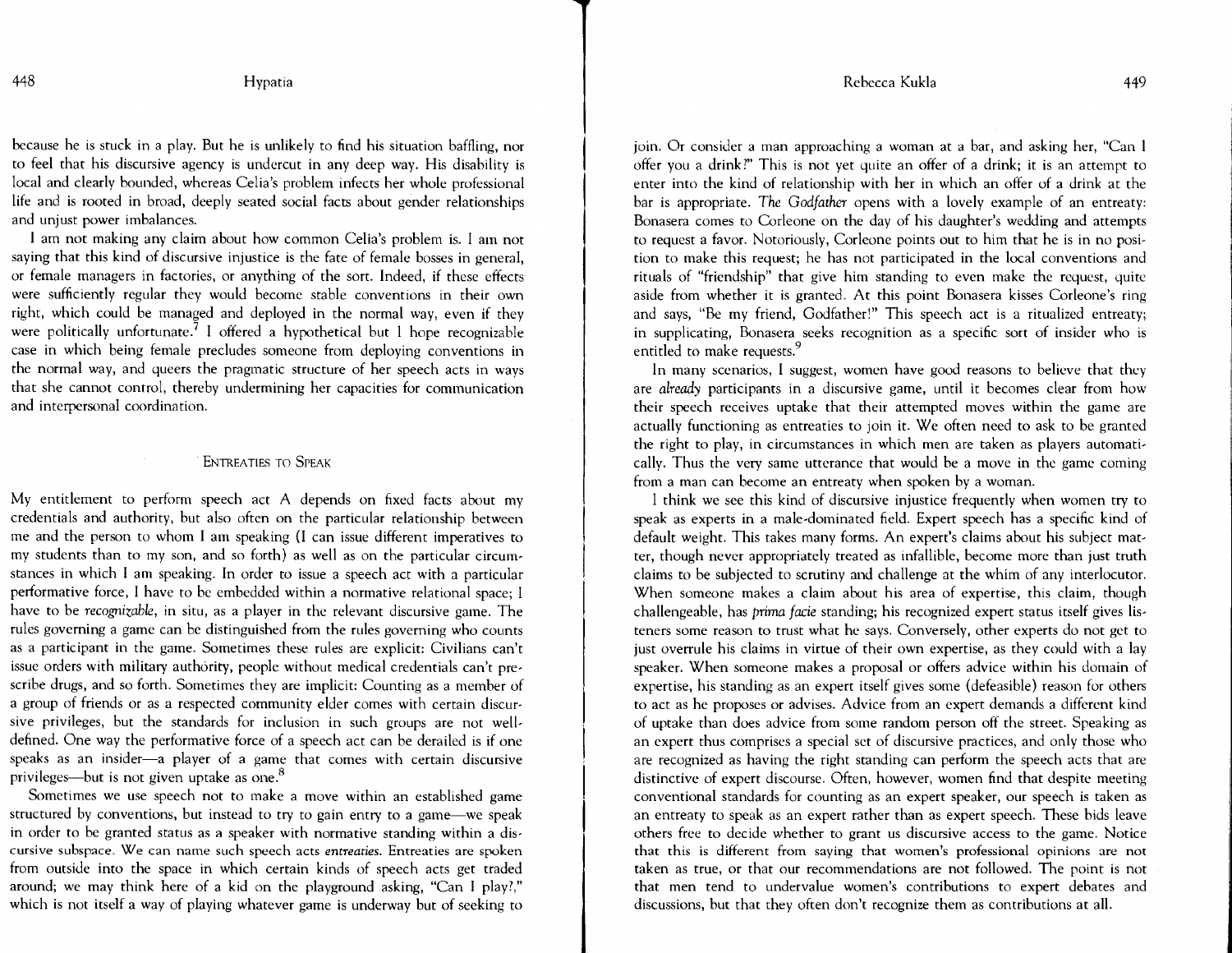This means that we cannot marshal the usual conventions in order to establish ourselves as expert speakers. This has at least two important consequences. First, to the extent that our attempts at expert speech are given uptake as entreaties, this places the power to grant entry to the discursive game in the hands of the ones entreated; it becomes, in effect, an act of generosity on the part of our peers to let us play. But the norms for inspiring such acts of generosity are not the same as the norms for expert speech itself. Hence if we don't realize in advance that we will be heard as entreating rather than issuing expert speech, we may well not do ourselves any discursive favors. Giving good arguments, speaking with confidence, and otherwise behaving in ways that would count as "playing well" if we were already recognized as playing can come off as arrogant and off-putting if we are merely entreating. Second and conversely, if we do in fact produce a successful, generosity-inspiring entreaty, in doing so we may have already undercut our potential to be taken seriously as players once we are granted admittance to the game. Women in particular need to prove that they will be nice and appealing playmates in order to be allowed to play. But being nice and appealing is often neither empowering nor professionally compelling. In gaining access to the game, we may have already undermined our status as heavyweight experts, and achieved some kind of permanent protégé or acolvte status instead. (It is also interesting to think about how norms for playing nice and being easy to get along with are coded along lines of race, gender, sexual orientation, and so on, and are surely complexly intersectional as well. What it takes for a black man, or a gay man, for instance, to come off as a nonthreatening playmate may be quite different than for a straight white woman. Entreating requires different forms of supplication for different sorts of people, and these forms of supplication can undermine the speaker's potential to speak as an authoritative expert in different ways.)

#### **ASSERTIONS VS. EXPRESSIVES**

When I assert something, I am making a truth claim about how the world is, and it either is or isn't that way for everyone. Thus to the extent that my claim provides a reason for belief, this reason is not structurally indexed to anyone in particular; it makes just the same claim on anyone who has access to it. If I make a request of Sarah, it gives her a reason to act that is specific to her; even if Kate hears my request and understands its legitimacy, it does not give her a reason to act in any direct way. But if I assert something to Sarah, and Kate overhears my assertion and understands its entitlement, then it gives her the very same reason to believe its claim as it does Sarah. Likewise, if you assert something that contradicts what I assert, then we necessarily disagree. We are both making claims about the character of the same world, which cannot have

contradictory properties, so our contradictory assertions cannot both be legitimate. In contrast, you and I can make contradictory requests, contradictory proposals, and contradictory promises, and they all can be legitimately entitled. The set of all true assertions has to fit together into a coherent whole in a special, externally constrained way that the set of all speech acts more generally does not. When we trade assertions with one another-that is, talk and argue about how the world is-it is a governing norm of the game that we must try to fit our respective assertions into that same coherent whole. (Of course, we can give up and agree to disagree, but then we have just opted out of that discursive practice for the time being.)

In her classic paper, "Anger and the Politics of Naming," Naomi Scheman points out that women's emotional reactions are often taken as "irrational or nonrational storms. They sweep over us and are wholly personal, quite possibly hormonal. The emotions that fit with this picture tend to be diffuse, like moods, or episodic and undirected. They don't, in any event, mean anything" (Scheman 1993, 24-25). To reframe Scheman's point slightly, women's emotional speech acts are often interpreted (including self-interpreted) as incapable of bearing cognitive content that is accountable to external facts about how things are; they are taken as mere expressions of emotion rather than as claims. One of the major epistemic achievements of the consciousness-raising practices of the 1970s, Scheman argues, was that it revealed women's expressions of emotions such as depression and anger to be rational responses to facts about their situation, as truth-bearers of a sort rather than as, say, premenstrual symptoms. Through social recognition and social rebetition, these "outbursts" can begin to show up as meaningful speech acts that are accountable to rational standards and objective facts.

What interests me here is the difference between a speech act receiving uptake as "wholly personal" and its receiving uptake as an objective response to how things are, whether a correct or an incorrect one. To the extent that your expression of anger is just a hormonal outburst, it makes no particular epistemic claim on me. It doesn't even make sense for me to ask whether I agree or disagree with it, or whether it reflects the world correctly. There is no point to my arguing with you about whether you should have it; it is merely an expression of feelings, disconnected from rational discourse. But if your anger is a cognitive response to facts about the world, then it provides me with a prima facie reason to think there is something anger-worthy happening, and this has consequences for my belief structure. In this case, challenging your reasons for your anger makes perfect sense. We can call such "wholly personal," non-truth-bearing speech acts expressives. Expressives have no generalized epistemic consequences for others. They can be tolerated or suppressed, but assessing how they fit in with an overall story about how things are is not appropriate.

I think that women's attempted assertions are given uptake as expressives in various domains; the phenomenon is not restricted to expressions of emotion. In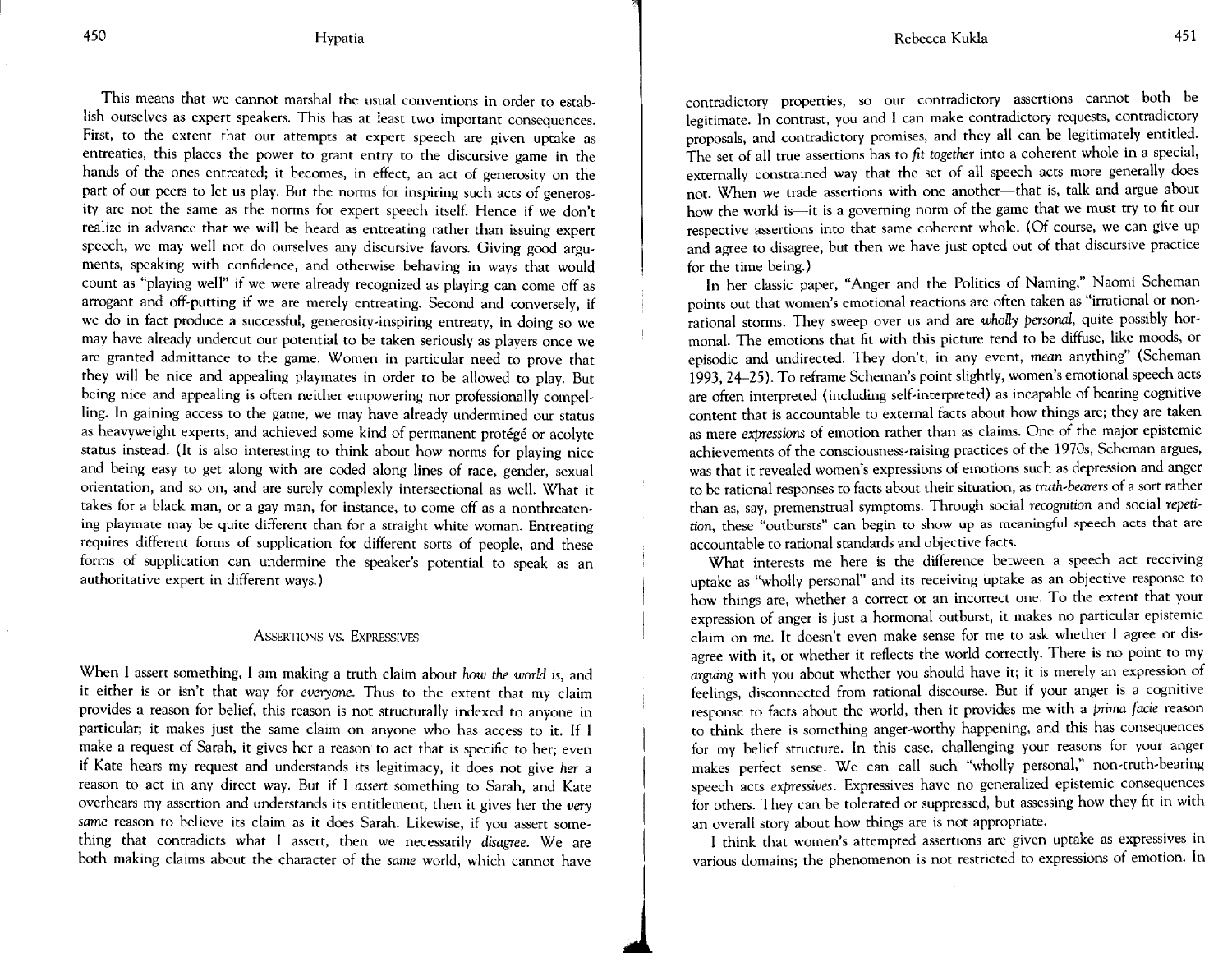453

particular, this form of discursive injustice seems to be common when women claim that some action was sexist. The same thing frequently happens when members of racial minority groups claim that something is racist, but I will focus again on the gender case.

Here are two potential examples: A female employee claims that her boss is inappropriately flirtatious; a female professor claims that her department members systematically devalue other female job candidates' talks. In both cases, the speaker intends to make, and is in a position to make, a truth-claim. She draws on her experiences and other evidence in order to come to a conclusion about how things are, and then she claims that they are so. There is no reason, of course, why her words should be taken as infallible; she might well be wrong about the role that gender is playing and the proper interpretation of those she criticizes in either case. Maybe she is misreading the body language of her boss, inflating the quality of the job talks, inducing a pattern too hastily, or whatever. All the same, she is attempting to put forth a claim about objective events in the external world, which seeks uptake in the form of agreement or rational challenge from others.

But often, I think, these sorts of speech acts, when women perform them, are taken as expressives rather than as claims about the world—more like "ouch" or "congratulations" than like a truth-claim. "My boss is inappropriately flirtatious with me" is received as some kind of expression of a feeling of discomfort; "female job candidates are being devalued" as an expression of a feeling of sympathetic solidarity. Liberal-minded peers may be tolerant and supportive of such speech; others may be irritated by it, finding it unseemly, whiny, or troublemaking. But somehow, membership in the group against which one is claiming discrimination often demotes what would normally be taken up as a claim about the world (calling for agreement, disagreement, challenge, deference, and so forth) to some sort of personalized reaction cut off from normal habitation within the space of reasons.

When women claim that someone is being dismissed, sexualized, or diminished on the basis of her gender, often the response is to point out how the behavior in question might perfectly well have an explanation other than sexism, and how we don't know enough to judge. Indeed, taken in isolation, almost any incident has plausible explanations other than sexism. But when women point out the same kinds of incidents over and over again, the evidence ought to build that we have systematic sexism on our hands. Instead, the case seems to need to be made from scratch on each occasion; and if we have only an isolated incident to work from, then the case becomes hard to make. I suggest that this dynamic occurs in part because women's claims to sexist treatment aren't taken as building on one another as part of a shared picture of the world in the way that they should be. Instead, what would typically be taken as a claim about public events, given standard discursive conventions, is instead taken, in the first instance, as an expression of a personal reaction. If the speaker pushes the point, then the incident is redescribed as an uninterpretable, isolated incident about which it is impossible to have an informed opinion, rather than as a part of an overall meaningful pattern. The result is that we end up having the same conversations over and over again.

Of course, all this needs to be put moderately. Often we do have genuine conversations about sexism, and of course, over time, we have come to recognize various behavior patterns as sexist. Enormous progress has been made. What I am trying to tease out here is the way that a certain kind of speech act seems often (though not always) to function differently from a normal assertion in terms of the kind of uptake it gets-it is greeted with tolerance or intolerance for someone's venting rather than as a normal piece of evidence—with the result that patterns of sexist treatment become frustratingly and unusually slow to be recognized. If this reading is right, then we have an example of discursive injustice on our hands, and not just a disagreement over facts.

#### POWER, ILLOCUTIONARY FORCE, AND THE LIMITS OF DISCURSIVE AGENCY

By now it should be clear that my account of discursive injustice is importantly different from the Langton/Hornsby account of "illocutionary silencing," even though they are similar in spirit. I pointed out at the beginning that as I am using the term, "uptake" does not mean mere recognition of the intentions of the speaker. Rather, I've been drawing on a picture of the pragmatics of speech in which speaking is a material act, and the total material context, including how rituals and conventions are mobilized before, during, and after the speaking, constitutes the force of a speech act. The uptake of the speech act is how it gets recognized and responded to in practice. This is both more and less demanding than Langton and Hornsby's version. They claim that "illocution demands only minimal receptiveness on the part of the audiences" (Hornsby and Langton 1998, 34), whereas in the examples I have given, successful performance of a speech act typically depends on much more robust, active, and elaborate forms of uptake. At the same time, correct recognition of speaker intention is not typically a necessary condition for proper uptake, although it may sometimes be.

Langton and Hornsby have to claim that speech acts cannot have illocutionary force unless they receive uptake in order to get their account of illocutionary (as opposed to locutionary or perlocutionary) silencing off the ground. But if giving uptake is a psychological act quite separate from the original speech act. then why it should be required in this way? Daniel Jacobson makes this point. and worries that their account seems to hold illocutionary force hostage to the vagaries of the psychology and attention of the audience (Jacobson 1995). Indeed, there's a sense in which the Langton/Hornsby account cannot be exactly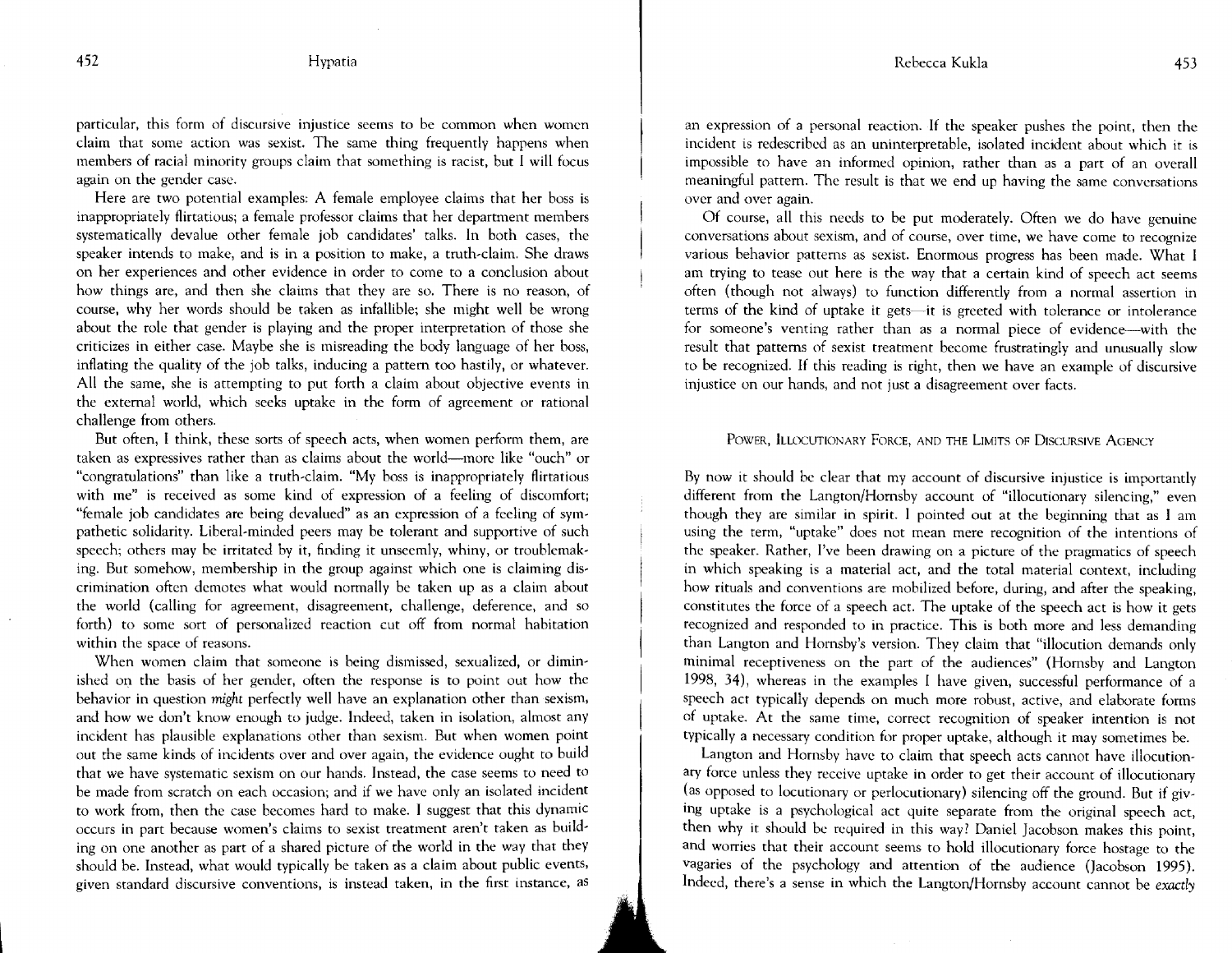right. If we are going to maintain a strict Austinean illocutionary/perlocutionary distinction, as Langton and Hornsby do, then illocutionary effects and forces are those that are accomplished in the act of speaking itself, as opposed to those caused by the speech act. Austinean illocutionary effects are immediate: the ship is named in the act of baptism, and so forth. But on their account, performative force is not effected in the act of speaking, but rather partially constituted by a wholly separate, contingent subsequent event, namely the audience's recognition of the speaker's intention. But this recognition is a perlocutionary effect of speaking, and hence the performative force they are talking about does not seem to be illocutionary after all.

In contrast, on my account, it is (I hope) clear why the uptake of a speech act helps constitute the force of that act: again, uptake involves responsive action that mobilizes various norms and conventions, and this action forms an integral part of the entire material and conventional context that enables speech acts to have particular performative forces. We've known since Austin that conventions and rituals enable speech acts to have determinate performative forces; I have argued that which conventions and rituals are in fact instantiated is often not a question that can be answered until after the speech act has occurred, because they are quite literally not finished until people respond. The uptake, on my account, is not a separate second event, but an integral part of the entire performative context of the utterance. Because the context that constitutes the performative force of a speech act is an extended, integrated material event that begins before and ends after the utterance itself, and because it is always contingent and never certain how an act of speaking will influence events. I do not use the language of illocution and perlocution; although the distinction has some intuitive heuristic use, I think it ultimately breaks down. So the kind of queering of the path from input to output that I have been discussing in this paper can't properly be termed illocutionary breakdown. I prefer to describe it simply as an unjust distortion of the performative force of the speech act, where performative effects are not neatly categorized as illocutionary or perlocutionary.<sup>10</sup>

Langton and Hornsby understand the ability to control the performative force of one's speech to directly correlate with social power more generally, and they defend the right to "freedom of illocution." Langton writes, "The ability to perform illocutionary acts can be viewed as a measure of authority, a measure of political power" (Langton 1993, 316). But freedom of illocution seems an inappropriate goal. No agent ever has complete control over the performative effects of her utterances. This would require not only god-like control over our material circumstances and skillful mastery of local conventions, but the impossible ability to control the concrete social effects the speech act will have, including the responses it gets from others.

In fact, it does not seem to me that the various limits on our discursive freedom neatly track lack of social power more generally, in the way that Langton and Hornsby suggest. Discursive injustice occurs when our loss of control over our speech comes from our inability to mobilize conventions in the standard way, resulting in a failure of agency that tracks and enhances social disadvantage. Thus discursive injustice is a risk faced by the relatively disempowered. However, this does not mean that those in relatively advantaged positions are the masters of the performative force of their speech acts, nor that they are exempt from subjection to the kind of queering of conventions that I have been exploring. Indeed, sometimes being in a position of social power can itself be what makes some standard mobilization of discursive conventions impossible.

Consider an older male faculty member who is attracted to his young female graduate student. Being a basically well-intentioned fellow, what he would like to do is to invite her, in the gentlest possible terms, to reciprocate his affections. Indeed, he is horrified at the idea that she might take him as ordering or even requesting that she have sex with him; he does not want her to feel compelled to sleep with him, or even to sleep with him as the granting of a favor. He wants to sleep with her only if she is genuinely and freely interested. And so he tries to issue this invitation. But it may well be that no matter how he words and performs the speech act in accordance with the standard conventions for issuing an invitation-no matter how much he assures her that he is inviting rather than requesting or ordering, that there will be no repercussions from her turning him down, and so on-it is simply impossible for him to broach the topic without creating pressure to acquiesce. This needn't be because she is misinterpreting his intentions; she may believe that he sincerely intends to invite, but the structure of power relations may be such that his speech act can be taken up only as a request or an order. (And hence notice that the problem here is not a failure of uptake in the Austinean/Langtonian/Hornsbiesque sense.) In this example, it is precisely because of the professor's position of relative power that there are specific limits on what he can do with words.

This is not a case of discursive injustice. The case of the well-meaning, smitten professor is not a case where someone's entitled deployment of conventions to do things with words ends up further undercutting his agency in virtue of his social identity. His inability to issue an invitation does not track systematic disadvantage; if anything, the opposite is so. It is, however, a helpful reminder that all of us are always partially dependent on the uptake of others when it comes to fixing the force of our words, and none of us can completely control this uptake. Furthermore, the social network of norms and conventions that make performative effects possible in the first place necessarily does so by constraining what each of us can do with words. Speaking is a fundamentally collaborative project. As such, it is fraught with the same sorts of complicated power relations and material contingencies that mark social life in general.